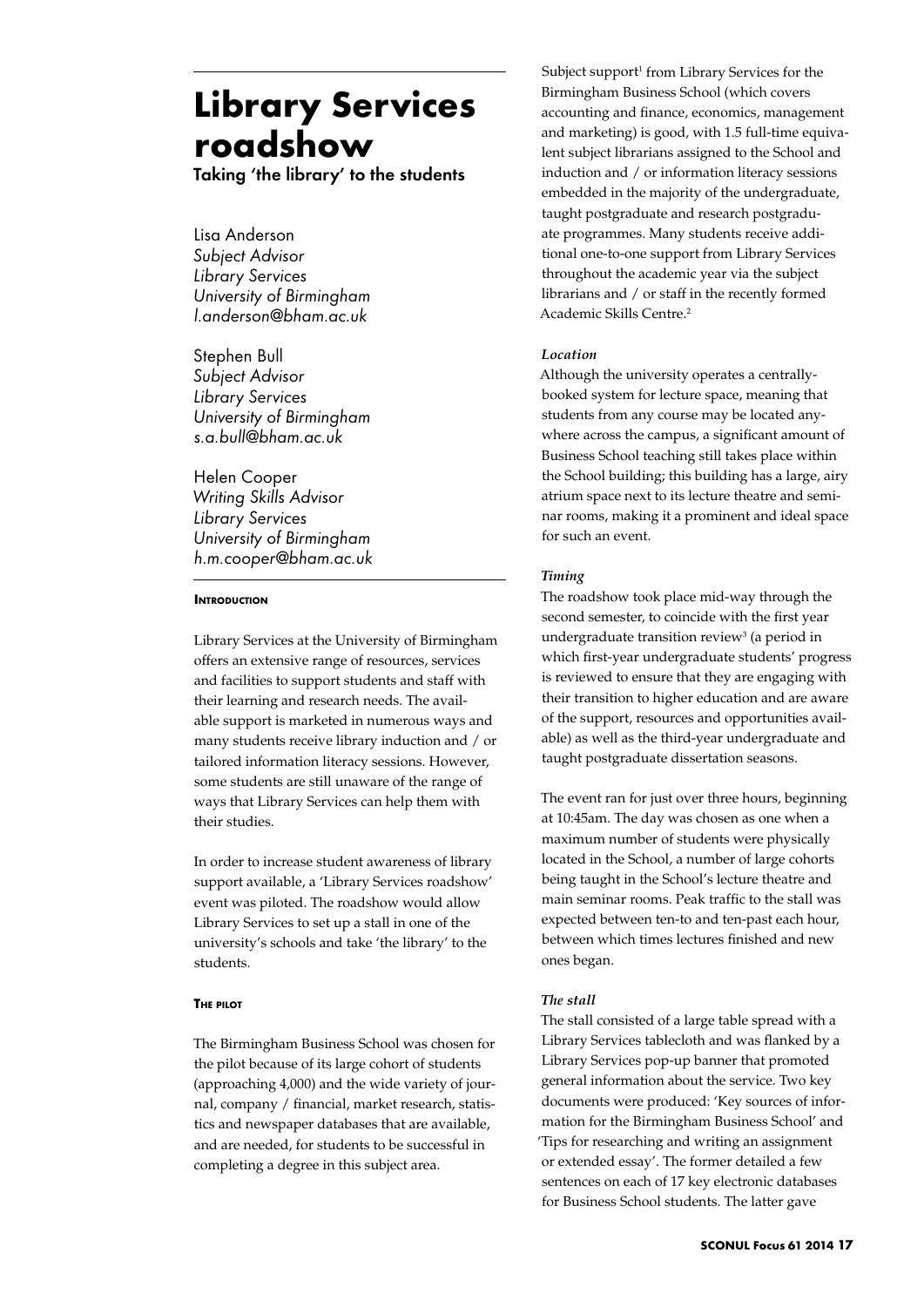information on getting started when looking for literature, data and referencing, as well as providing information about subject advisers and the Academic Skills Centre. Further Library Services generic leaflets about support from the Academic Skills Centre, the events timetable for transition review and details of the Great Read at Birmingham Conference were also used on the stall.

Prior to the event, the companies providing the databases being promoted on the 'Key sources of information for the Birmingham Business School' leaflet were approached. They were informed of the event and asked if they would like to donate any promotional material for display on the stall. Many of them responded positively and kindly provided an array of attractive promotional material (leaflets, pens, pencils, notebooks, post-it notes, USB sticks, etc.).

Whilst it was hoped that an eye-catching stall would be sufficient to attract students to visit the stall, there was also a short survey with a £10 Amazon voucher prize draw, along with a selection of chocolates.

The final element of the stall was three members of staff from Library Services: the two subject advisers for the School and a writing skills adviser from the Academic Skills Centre. All three were present throughout roadshow. They had access to two iPads to help with answering queries.



*Fig. 1 The Library Services roadshow: set up in the atrium of the Business School and ready for business* 

### *Cost*

Besides the time cost of the three Library Services members of staff, thirty minutes of the Facilities Team's time in transporting the equipment between the library and the Business School, and photocopying costs, the only other cost to Library Services of the roadshow was the £10 Amazon voucher and £9 for chocolates.

#### **IMPACT**

It was estimated that during the period of the roadshow, 110 students engaged with the Library Services staff, with more students picking up the literature and promotional material. Peak times were, as expected, the ten minutes either side of each hour, with a steady flow of interest in the periods in between.

Interactions with students ranged from giving out information and contact details, answering specific queries, recommending relevant resources for specific topics and / or programmes of study, demonstrating how to use FindIt@Bham (the library's Resource Discovery Service) and individual resources as well as promoting relevant training sessions.

As well as students, members of School staff were aware of the presence of the Library Services roadshow, which helped further raise the visibility and profile of Library Services.



*Fig. 2 Students visiting the roadshow*

#### **The survey**

The survey proved effective in three ways: firstly it encouraged students to come and talk to the staff at the stall, secondly it provided useful information about who visited the stall and thirdly it provided a gauge on current awareness amongst students about some of the support available to them. In total 85 responses to the survey were received.

The survey revealed that most students who visited the stall were first-year undergraduates (UG1) or taught postgraduates (PGT) from either the Accounting and Finance or Management departments. There were few visits from postgraduate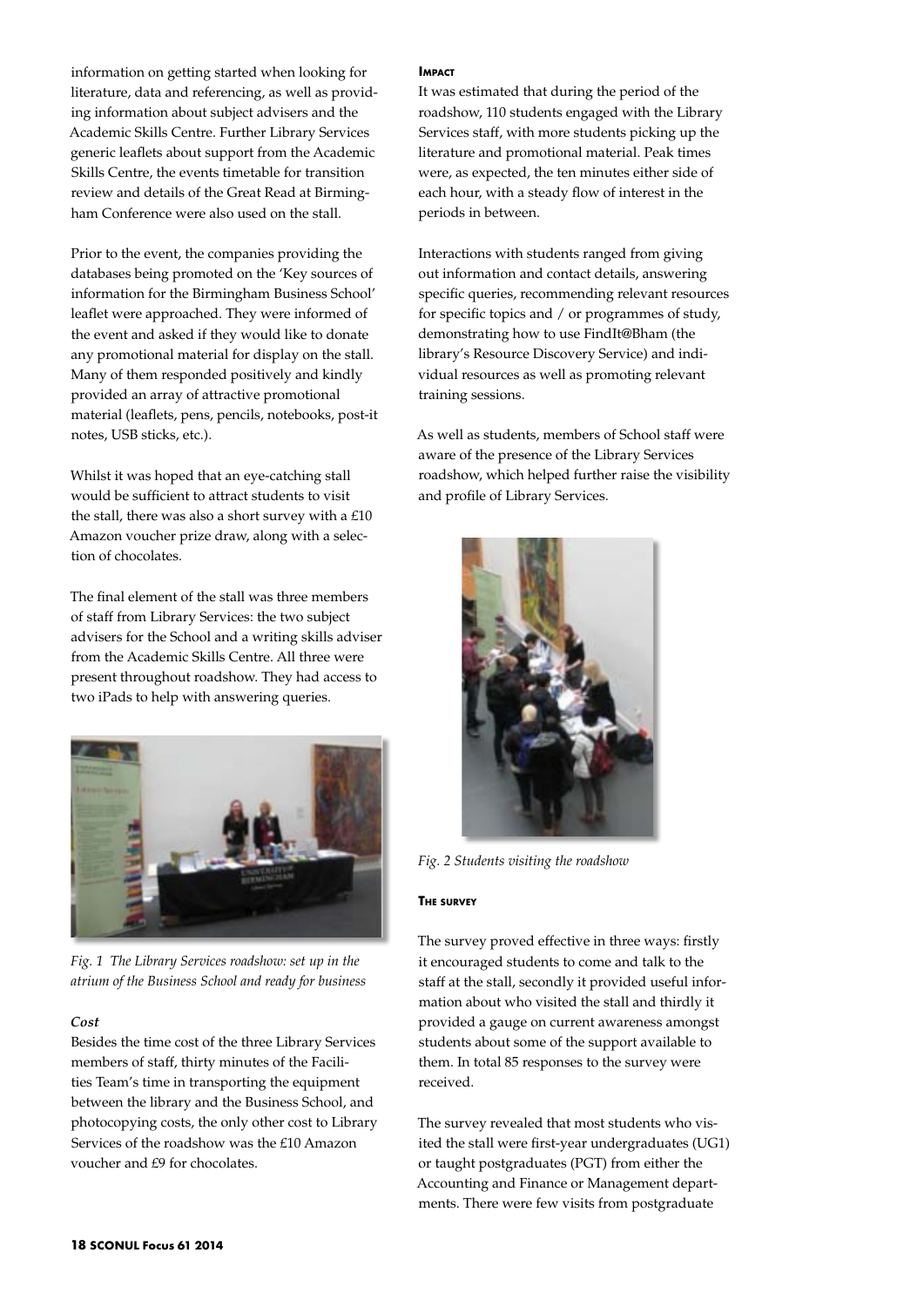

*Fig. 3 Level of study and department of survey respondents*

researchers (PGRs) or undergraduates in other years of study, and representation from those in the Economics and Marketing departments was also low (see Fig. 3).

Survey participants were asked whether or not they knew that Library Services had (a) a subject adviser for the Business School and (b) an Academic Skills Centre. Fig. 4 shows that just under two-thirds of respondents knew that these services were available from Library Services, although there was a slightly greater uncertainty of how a subject adviser could help compared with the Academic Skills Centre. Despite the amount of instruction that Library Services provides to students in the Business School, it is a cause for concern that over one third of respondents were unaware of these services.

first-year undergraduates and taught postgraduates. It can be seen that, whilst awareness of subject advisers is greater amongst undergraduates than taught postgraduates, over a third of first-year undergraduates who were aware were unsure how subject advisers can help. Almost 90% of first-year undergraduates were aware of the Academic Skills Centre, which is very encouraging, given that undergraduates are the cohort that the Academic Skills Centre is designed to support.



*Fig. 4 Level of awareness of subject advisers for the Business School and the Academic Skills Centre: Before today, did you know that Library Services has (a) a subject adviser for the Birmingham Business School and (b) an Academic Skills Centre?*

Fig. 5 analyses further by looking at awareness amongst the two biggest cohorts of respondents: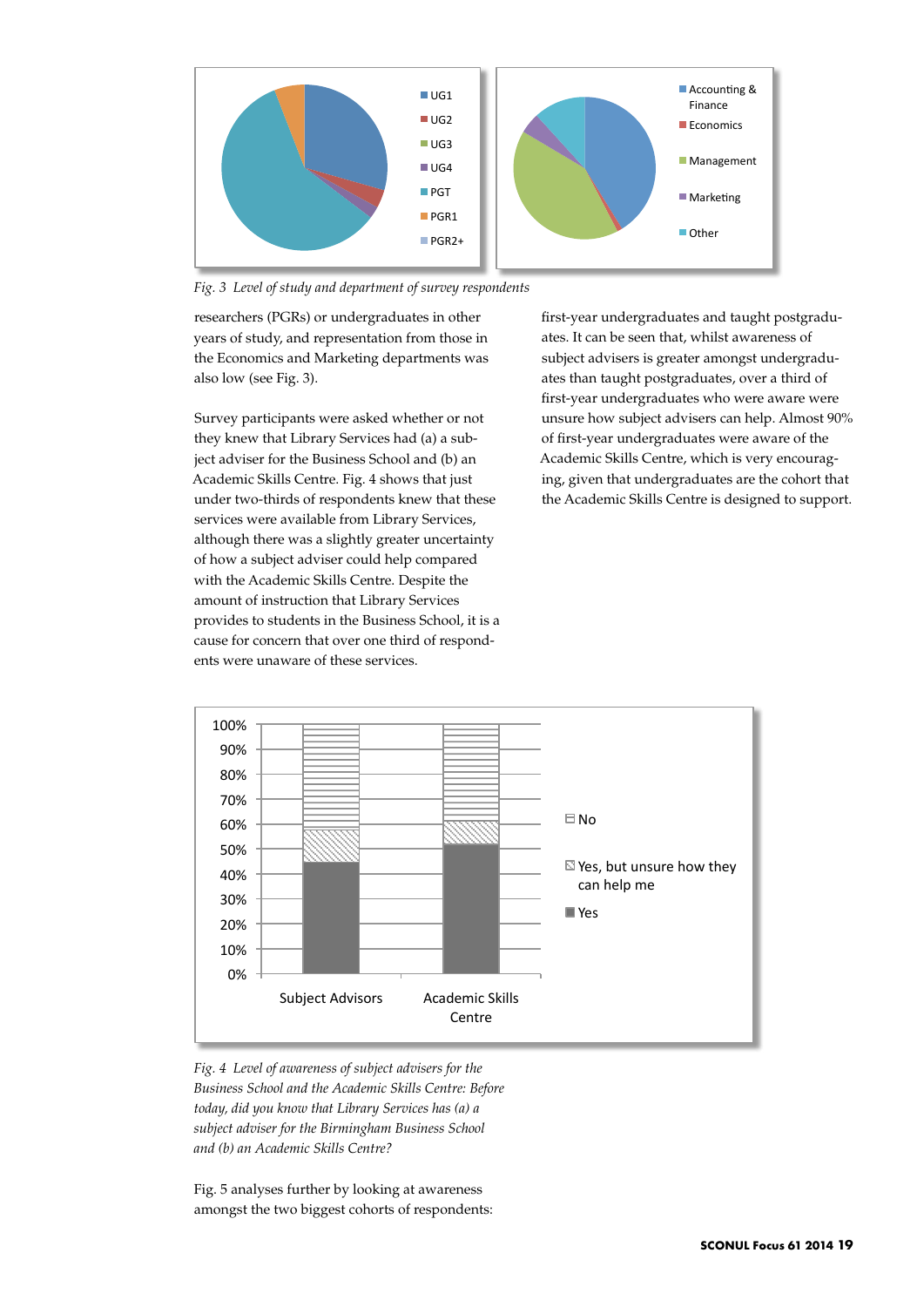| Before today, did you know that Library Services   | Subject Advisers |            | Academic Skills Centre |            |
|----------------------------------------------------|------------------|------------|------------------------|------------|
| has (a) a subject adviser for the Birmingham       |                  |            |                        |            |
| Business School and (b) an Academic Skills Centre? |                  |            |                        |            |
|                                                    | UG1              | <b>PGT</b> | UG1                    | <b>PGT</b> |
| Yes                                                | 40%              | 42%        | 80%                    | 38%        |
| Yes, but unsure how they can help me               | 24%              | 10%        | $12\%$                 | 52%        |
| No                                                 | 36%              | 48%        | 8%                     | 10%        |

*Fig. 5 Level of awareness about subject advisers and the Academic Skills Centre amongst first-year undergraduates and taught postgraduates*

When asked about the databases that respondents had used, the business journal databases (the solid shaded databases in Fig. 6) were the most utilised. This is perhaps unsurprising given that these resources are relevant to all parts of the School. The company databases: Datastream and Thomson ONE Banker (purple vertical shading) and marketing databases: MarketLine, Mintel and Passport (green horizontal shading) were all used by more than ten of the respondents.

emerged is presented (although the frequency of comment on each theme was low, typically one or two students per comment, with just one student per comment in the '*other*' category):

- • *books*: more eBooks, more recent editions, core reading list books, longer loan periods, help with finding books, a wider range of books
- • *skills and training*: academic writing skills (including structuring), referencing support,



*Fig. 6 Number of respondents who had used each of 17 business-related databases*

The low number of respondents having used some of the databases gives some concern. In these cases, further analysis of usage statistics, and additional promotion of these resources, will be useful.

The final question from the survey was a free-text question asking respondents: 'What one thing could Library Services do to help you more with your learning and / or research?' Thirty-nine suggestions were received; they can largely be grouped into the following four categories. For each category, a brief summary of the themes that effective search techniques, more seminars, more skills sessions for final-year students

- online resources: help with FindIt@Bham, more information about business databases, more help with using the databases, more resources, more relevant resources
- other: access to past dissertations, print copies of journals, improved awareness of services to students, technical help, qualitative analysis, a repository for staff articles

It is hard to interpret these results in a statistically significant way, but continued support in raising awareness of the resources, as well as help in using them, is important throughout programmes of study, as is the provision of more generic